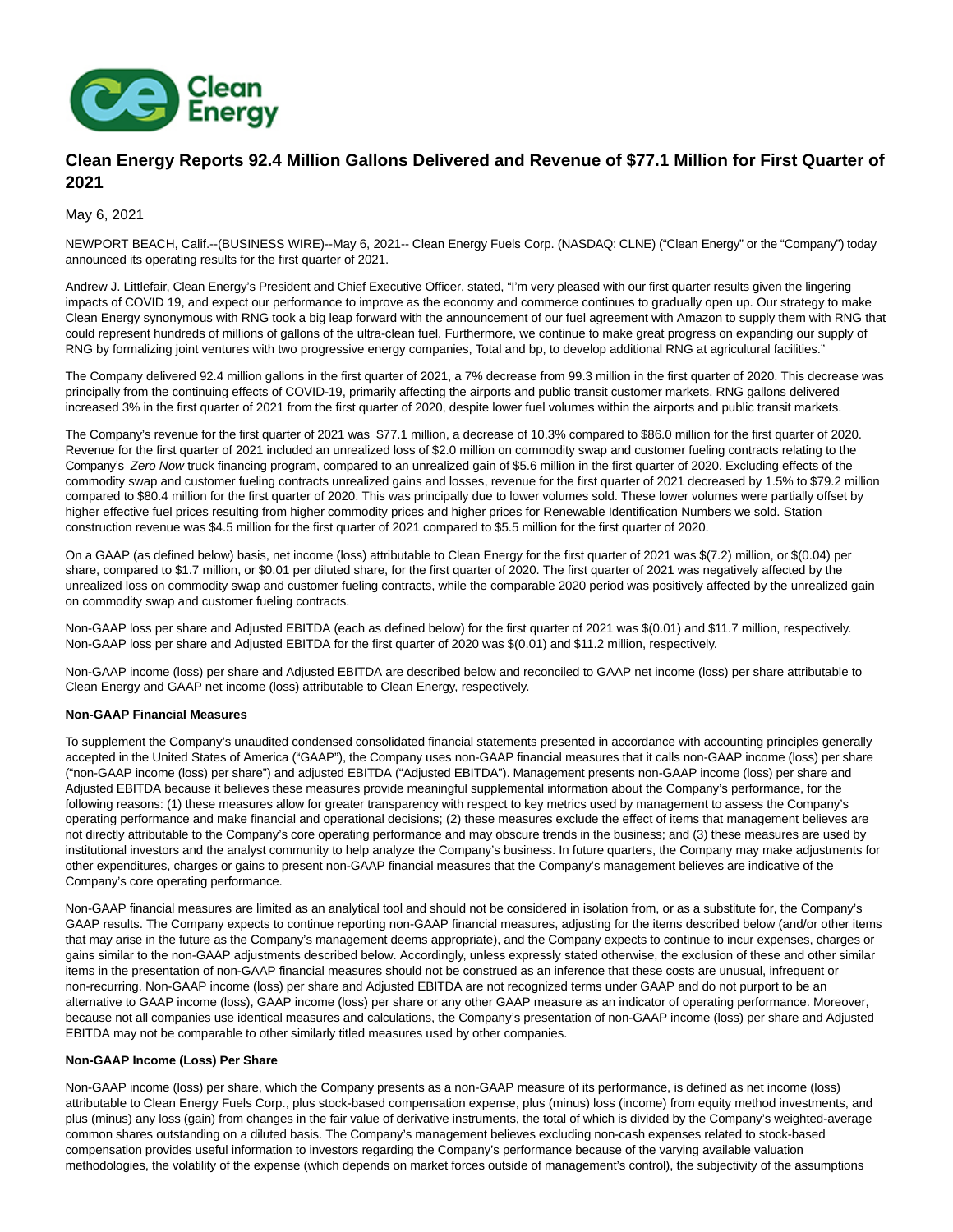and the variety of award types that a company can use, which may obscure trends in a company's core operating performance. Similarly, the Company believes excluding the non-cash results from equity method investments is useful to investors because these charges are not part of or representative of the core operations of the Company. In addition, the Company's management believes excluding the non-cash loss (gain) from changes in the fair value of derivative instruments is useful to investors because the valuation of the derivative instruments is based on a number of subjective assumptions, the amount of the loss or gain is derived from market forces outside of management's control, and the exclusion of these amounts enables investors to compare the Company's performance with other companies that do not use, or use different forms of, derivative instruments.

The table below shows GAAP and non-GAAP income (loss) attributable to Clean Energy per share and also reconciles GAAP net income (loss) attributable to Clean Energy to the non-GAAP net income (loss) attributable to Clean Energy figure used in the calculation of non-GAAP income (loss) per share:

|                                                                           |    | <b>Three Months Ended</b><br>March 31, |      |             |  |
|---------------------------------------------------------------------------|----|----------------------------------------|------|-------------|--|
| (in thousands, except share and per share data)                           |    | 2020                                   |      | 2021        |  |
| Net income (loss) attributable to Clean Energy Fuels Corp.                | \$ | 1.704                                  | -8   | (7, 169)    |  |
| Stock-based compensation                                                  |    | 1.054                                  |      | 3,367       |  |
| (Income) loss from equity method investments                              |    | (145)                                  |      | 426         |  |
| Loss (gain) from change in fair value of derivative instruments           |    | (5,227)                                |      | 2,045       |  |
| Non-GAAP net income (loss) attributable to Clean Energy Fuels Corp.       | S  | (2,614)                                | S.   | (1, 331)    |  |
| Diluted weighted-average common shares outstanding                        |    | 206,040,099                            |      | 198,995,453 |  |
| GAAP income (loss) attributable to Clean Energy Fuels Corp. per share     | \$ | 0.01                                   | - 35 | (0.04)      |  |
| Non-GAAP income (loss) attributable to Clean Energy Fuels Corp. per share | \$ | (0.01)                                 | - 35 | (0.01)      |  |

## **Adjusted EBITDA**

Adjusted EBITDA, which the Company presents as a non-GAAP measure of its performance, is defined as net income (loss) attributable to Clean Energy, plus (minus) income tax expense (benefit), plus interest expense, minus interest income, plus depreciation and amortization expense, plus stock-based compensation expense, plus (minus) loss (income) from equity method investments, and plus (minus) any loss (gain) from changes in the fair value of derivative instruments. The Company's management believes Adjusted EBITDA provides useful information to investors regarding the Company's performance for the same reasons discussed above with respect to non-GAAP income (loss) per share. In addition, management internally uses Adjusted EBITDA to determine elements of executive and employee compensation.

The table below shows Adjusted EBITDA and also reconciles this figure to GAAP net income (loss) attributable to Clean Energy:

|                                                                 |             | <b>Three Months Ended</b> |  |  |  |  |  |
|-----------------------------------------------------------------|-------------|---------------------------|--|--|--|--|--|
| (in thousands)                                                  |             | March 31,                 |  |  |  |  |  |
|                                                                 | 2020        | 2021                      |  |  |  |  |  |
| Net income (loss) attributable to Clean Energy Fuels Corp.      | \$<br>1,704 | (7, 169)<br>S             |  |  |  |  |  |
| Income tax expense                                              |             | 78<br>83                  |  |  |  |  |  |
| Interest expense                                                | 2.210       | 1,436                     |  |  |  |  |  |
| Interest income                                                 | (381)       | (254)                     |  |  |  |  |  |
| Depreciation and amortization                                   | 11.924      | 11,735                    |  |  |  |  |  |
| Stock-based compensation                                        | 1.054       | 3,367                     |  |  |  |  |  |
| (Income) loss from equity method investments                    | (145)       | 426                       |  |  |  |  |  |
| Loss (gain) from change in fair value of derivative instruments | (5,227)     | 2,045                     |  |  |  |  |  |
| <b>Adjusted EBITDA</b>                                          | 11,217      | 11,669                    |  |  |  |  |  |

### **Definition of "Gallons Delivered"**

The Company defines "gallons delivered" as its gallons sold as compressed natural gas ("CNG") and liquefied natural gas ("LNG"), along with its gallons associated with providing operations and maintenance services, in each case delivered to its customers in the applicable period, plus the Company's proportionate share of gallons delivered by joint ventures in the applicable period. RNG sold as vehicle fuel is included in the CNG or LNG amounts as applicable based on the form in which it was sold.

|                                               |      | <b>Three Months Ended</b><br>March 31. |  |  |  |
|-----------------------------------------------|------|----------------------------------------|--|--|--|
| <b>Gallons of RNG delivered (in millions)</b> | 2020 | 2021                                   |  |  |  |
| <b>CNG</b>                                    | 29.3 | 30.1                                   |  |  |  |
| <b>LNG</b>                                    | 6.7  | 6.9                                    |  |  |  |
| Total                                         | 36.0 | 37.0                                   |  |  |  |

The table below shows gallons delivered for the three months ended March 31, 2020 and 2021:

|                                        |      | <b>Three Months Ended</b> |  |  |  |
|----------------------------------------|------|---------------------------|--|--|--|
| <b>Gallons Delivered (in millions)</b> |      | March 31.                 |  |  |  |
|                                        | 2020 | 2021                      |  |  |  |
| <b>CNG</b>                             |      | 78.6<br>84.7              |  |  |  |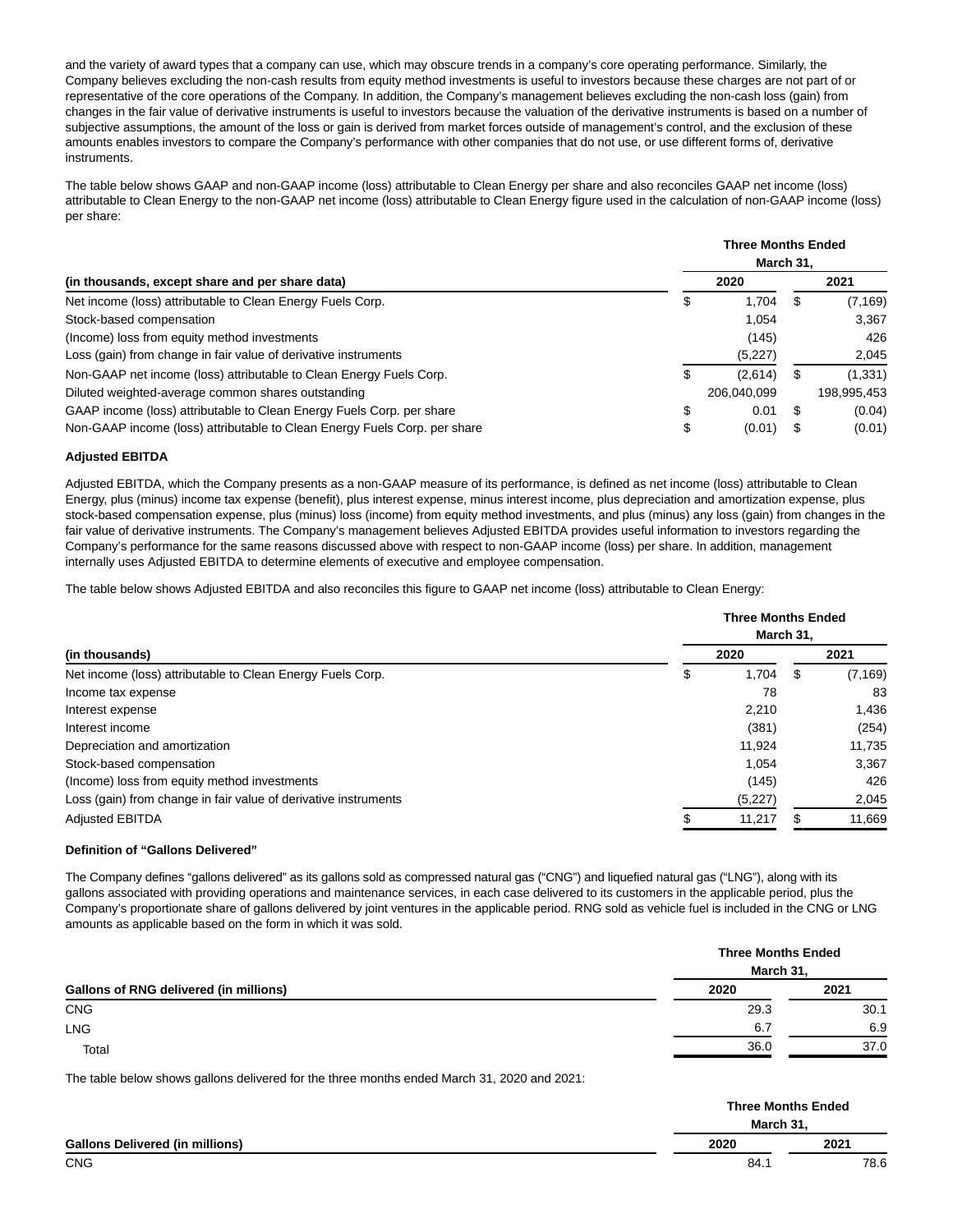| <b>LNG</b> |          |   |
|------------|----------|---|
| Total      | ۵Q<br>JJ | ັ |

### **Sources of Revenue**

The following table shows the Company's sources of revenue for the three months ended March 31, 2020 and 2021:

| Revenue (in millions)      |            | <b>Three Months Ended</b><br>March 31, |      |  |  |  |
|----------------------------|------------|----------------------------------------|------|--|--|--|
|                            | 2020       |                                        | 2021 |  |  |  |
| Volume-related (1)         | 75.1<br>\$ | \$                                     | 68.1 |  |  |  |
| Station construction sales | 5.5        |                                        | 4.5  |  |  |  |
| <b>AFTC</b>                | 5.4        |                                        | 4.5  |  |  |  |
| Total revenue              | 86.0       |                                        | 77.1 |  |  |  |

(1)

For the three months ended March 31, 2020 and 2021, volume-related revenue includes an unrealized gain (loss) from the change in fair value of commodity swap and customer fueling contracts of \$5.6 million and \$(2.0) million, respectively.

#### **2021 Outlook Update**

\_\_\_\_\_\_\_\_\_\_\_\_\_\_\_\_\_\_\_\_\_\_\_\_\_\_\_\_\_\_\_\_\_

GAAP net income (loss) for 2021 is expected to be approximately \$(76) million, which (a) includes an estimate of the non-cash contra revenue charges of \$76 million vesting in 2021 expected to result from the issuance to Amazon.com NV Investment Holdings LLC of a warrant (the "Amazon Warrant") to purchase up to an aggregate of 53,141,755 shares of the Company's common stock, subject to adjustment and vesting in accordance with the terms and conditions set forth in the Amazon Warrant, and (b) assumes no unrealized gains or losses on commodity swap and customer fueling contracts and contemplates a prolonged effect and a flatter recovery curve from the COVID-19 pandemic through the middle of 2021. Changes in diesel and natural gas market conditions resulting in unrealized gains or losses on the Company's commodity swap contracts could significantly affect the Company's estimated GAAP net income (loss) for 2021. Adjusted EBITDA for 2021 is expected to range from \$60 million to \$62 million. These expectations also exclude the impact of any acquisitions, divestitures, new joint ventures, transactions or other extraordinary events including a deterioration in, slower or lack of any recovery from the COVID-19 pandemic. Additionally, the expectations regarding 2021 Adjusted EBITDA assumes the calculation of this non-GAAP financial measure in the same manner as described and adding back the expected \$76 million non-cash contra revenue charge for the Amazon Warrant described above and without adjustments for any other items that may arise during 2021 that management deems appropriate to exclude. These expectations are forward-looking statements and are qualified by the statement under "Safe Harbor Statement" below.

| (in thousands)                                                  |    | 2021 Outlook      |  |
|-----------------------------------------------------------------|----|-------------------|--|
| GAAP Net income (loss) attributable to Clean Energy Fuels Corp. | \$ | (76,000)          |  |
| Income tax expense (benefit)                                    |    | 300               |  |
| Interest expense                                                |    | 4,100             |  |
| Interest income                                                 |    | (1,050)           |  |
| Depreciation and amortization                                   |    | 48,000            |  |
| Stock-based compensation                                        |    | 10,250            |  |
| Loss (income) from equity method investments                    |    | 400               |  |
| Loss (gain) from change in fair value of derivative instruments |    |                   |  |
| Amazon Warrant non-cash contra revenue                          |    | 76,000            |  |
| <b>Adjusted EBITDA</b>                                          |    | $60,000 - 62,000$ |  |

### **Today's Conference Call**

The Company will host an investor conference call today at 4:30 p.m. Eastern time (1:30 p.m. Pacific). Investors interested in participating in the live call can dial 1.877.407.4018 from the U.S. and international callers can dial 1.201.689.8471. A telephone replay will be available approximately two hours after the call concludes through Sunday, June 6, 2021, by dialing 1.844.512.2921 from the U.S., or 1.412.317.6671 from international locations, and entering Replay Pin Number 13718519. There also will be a simultaneous, live webcast available on the Investor Relations section of the Company's web site at [www.cleanenergyfuels.com,](https://cts.businesswire.com/ct/CT?id=smartlink&url=http%3A%2F%2Fwww.cleanenergyfuels.com&esheet=52424703&newsitemid=20210506006046&lan=en-US&anchor=www.cleanenergyfuels.com&index=1&md5=03368e0d2c014ab8f755985591545a65) which will be available for replay for 30 days.

## **About Clean Energy Fuels Corp.**

Clean Energy Fuels Corp. is the country's leading provider of the cleanest fuel for the transportation market. Through its sales of renewable natural gas (RNG), which is derived from biogenic methane produced by the breakdown of organic waste, Clean Energy enables thousands of vehicles, from airport shuttles to city buses to waste and heavy-duty trucks, to reduce their amount of climate-harming greenhouse gas by 60% to over 400% depending on the source of the RNG, according to the California Air Resources Board. Clean Energy can deliver RNG through compressed natural gas (CNG) and liquefied natural gas (LNG) to its network of fueling stations across the U.S. Clean Energy builds CNG and LNG fueling stations for the transportation market, operates a network of 570 stations across the U.S. and Canada, owns natural gas liquefaction facilities in California and Texas, and transports bulk CNG and LNG to non-transportation customers around the U.S. For more information, visi[t www.cleanenergyfuels.com a](https://cts.businesswire.com/ct/CT?id=smartlink&url=http%3A%2F%2Fwww.cleanenergyfuels.com&esheet=52424703&newsitemid=20210506006046&lan=en-US&anchor=www.cleanenergyfuels.com&index=2&md5=52ea2ae0d0604423513aa31551166665)nd follow @CE\_NatGas.

#### **Safe Harbor Statement**

This press release contains forward-looking statements within the meaning of Section 27A of the Securities Act of 1933, as amended, and Section 21E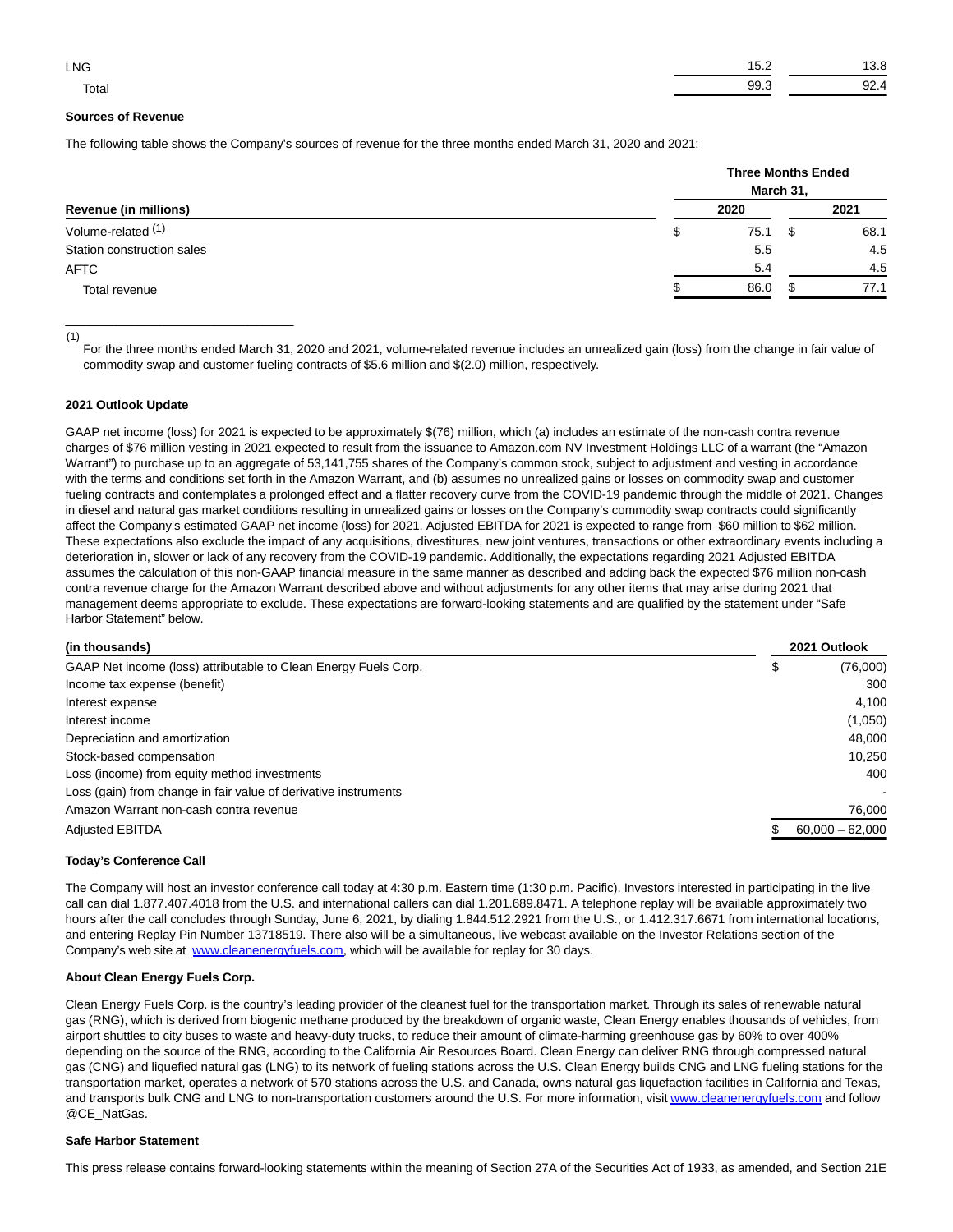of the Securities Exchange Act of 1934, as amended, including statements about, among other things, the Company's outlook for fiscal 2021, the expected impact of the issuance of the Amazon Warrant on the Company's financial results, and the expected impact of the COVID-19 pandemic on the Company's business and the demand for renewable vehicle fuels, including fleets transitioning to lower carbon solutions in transportation.

Forward-looking statements are statements other than historical facts and relate to future events or circumstances or the Company's future performance, and they are based on the Company's current assumptions, expectations and beliefs concerning future developments and their potential effect on the Company and its business. As a result, actual results, performance or achievements and the timing of events could differ materially from those anticipated in or implied by these forward-looking statements as a result of many factors including, among others: the COVID-19 pandemic and the measures taken to prevent its spread and the related impact on our operations, liquidity and financial condition; the willingness of fleets and other consumers to adopt natural gas as a vehicle fuel, and the rate and level of any such adoption; the Company's ability to capture a substantial share of the market for alternative vehicle fuels and vehicle fuels generally and otherwise compete successfully in these markets; the potential adoption of government policies or programs or increased publicity or popular sentiment in favor of other vehicle fuels; the market's perception of the benefits of RNG and conventional natural gas relative to other alternative vehicle fuels; natural gas vehicle and engine cost, fuel usage, availability, quality, safety, convenience, design, performance and residual value, as well as operator perception with respect to these factors, in general and in the Company's key customer markets, including heavy-duty trucking; the Company's ability to manage and grow its RNG business, including its ability to procure adequate supplies of RNG and generate revenues from sales of such RNG; the Company and its suppliers' ability to successfully develop and operate projects and produce expected volumes of RNG; the potential commercial viability of livestock waste and dairy farm projects to produce RNG; the Company's history of net losses and the possibility the Company incurs additional net losses in the future; the Company's and its partners' ability to acquire, finance, construct and develop other commercial projects; the Company's ability to potentially modify its fueling stations to reform its RNG to fuel hydrogen and electric vehicles; the Company's ability to realize the expected benefits from the commercial arrangement with Amazon and related transactions; future supply, demand, use and prices of crude oil, gasoline, diesel, natural gas, and other vehicle fuels, including overall levels of and volatility in these factors; changes in the competitive environment in which we operate, including potentially increasing competition in the market for vehicle fuels generally; the Company's ability to manage and grow its business of transporting and selling CNG for non-vehicle purposes via virtual natural gas pipelines and interconnects, as well as its station design and construction activities; construction, permitting and other factors that could cause delays or other problems at station construction projects; the Company's ability to execute and realize the intended benefits of any acquisitions, divestitures, investments or other strategic relationships or transactions; future availability of and our access to additional capital, which may include debt or equity financing, in the amounts and at the times needed to fund growth in the Company's business and the repayment of its debt obligations (whether at or before their due dates) or other expenditures, as well as the terms and other effects of any such capital raising transaction; the Company's ability to generate sufficient cash flows to repay its debt obligations as they come due; the availability of environmental, tax and other government regulations, programs and incentives that promote natural gas, such as AFTC, or other alternatives as a vehicle fuel, including long-standing support for gasoline- and diesel-powered vehicles and growing support for electric and hydrogen-powered vehicles that could result in programs or incentives that favor these or other vehicles or vehicle fuels over natural gas; the Company's ability to comply with various registration and regulatory requirements related to its RNG projects; the effect of, or potential for changes to greenhouse gas emissions requirements or other environmental regulations applicable to vehicles powered by gasoline, diesel, natural gas or other vehicle fuels and crude oil and natural gas fueling, drilling, production, transportation or use; the Company's ability to manage the safety and environmental risks inherent in its operations; the Company's compliance with all applicable government regulations; the impact of the foregoing on the trading price of the Company's common stock; and general political, regulatory, economic and market conditions.

The forward-looking statements made in this press release speak only as of the date of this press release and the Company undertakes no obligation to update publicly such forward-looking statements to reflect subsequent events or circumstances, except as otherwise required by law. The Company's periodic reports filed with the Securities and Exchange Commission [\(www.sec.gov\),](https://cts.businesswire.com/ct/CT?id=smartlink&url=http%3A%2F%2Fwww.sec.gov&esheet=52424703&newsitemid=20210506006046&lan=en-US&anchor=www.sec.gov&index=3&md5=230d4ffad714e33e7b90594d87435a21) including its Quarterly Report on Form 10-Q for the quarter ended March 31, 2021 that the Company expects to file with the Securities and Exchange Commission on May 6, 2021, contain additional information about these and other risk factors that may cause actual results to differ materially from the forward-looking statements contained in this press release, and such risk factors may be amended, supplemented or superseded from time to time by other reports the Company files with the Securities and Exchange Commission.

#### **Clean Energy Fuels Corp. and Subsidiaries**

#### **Condensed Consolidated Balance Sheets**

#### **(In thousands, except share and per share data; Unaudited)**

|                                                                                                    | December 31, |         | March 31, |         |
|----------------------------------------------------------------------------------------------------|--------------|---------|-----------|---------|
|                                                                                                    |              | 2020    |           | 2021    |
| <b>Assets</b>                                                                                      |              |         |           |         |
| Current assets:                                                                                    |              |         |           |         |
| Cash and cash equivalents                                                                          | \$           | 108,977 | S         | 116,696 |
| Short-term investments                                                                             |              | 29,528  |           | 29,529  |
| Accounts receivable, net of allowance of \$1,335 and \$1,295 as of December 31, 2020 and March 31, |              |         |           |         |
| 2021, respectively                                                                                 |              | 61,784  |           | 64,175  |
| Other receivables                                                                                  |              | 23,655  |           | 25,669  |
| Inventory                                                                                          |              | 28,100  |           | 27,523  |
| Prepaid expenses and other current assets                                                          |              | 9,404   |           | 13,384  |
| Derivative assets, related party                                                                   |              | 1,591   |           | 385     |
| Total current assets                                                                               |              | 263,039 |           | 277,361 |
| Operating lease right-of-use assets                                                                |              | 25,967  |           | 35,231  |
| Land, property and equipment, net                                                                  |              | 290.911 |           | 283,364 |
| Long-term portion of restricted cash                                                               |              | 11,000  |           | 7,003   |
| Notes receivable and other long-term assets, net                                                   |              | 27,299  |           | 32,582  |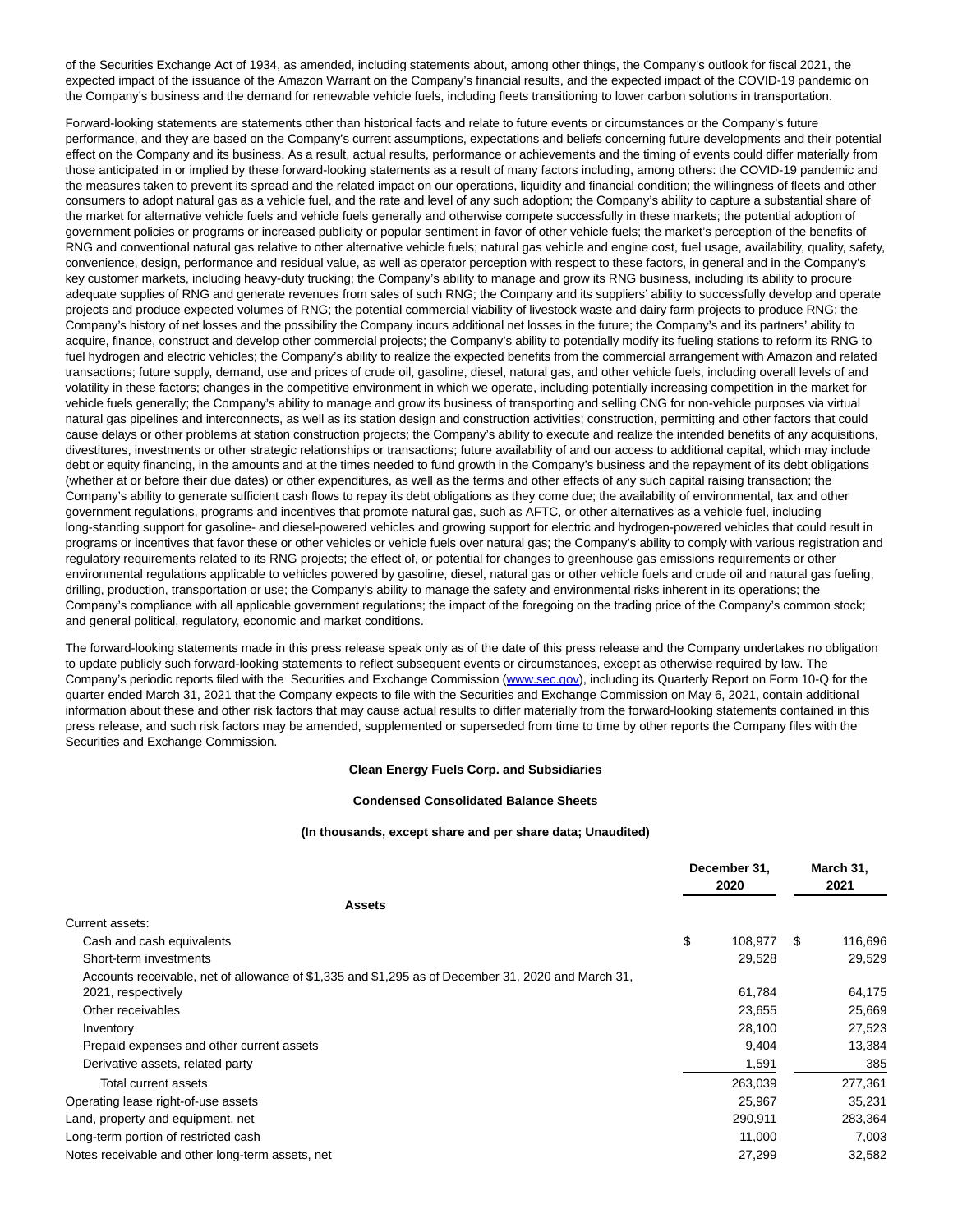| Long-term portion of derivative assets, related party                                               | 4,057         | 962           |
|-----------------------------------------------------------------------------------------------------|---------------|---------------|
| Investments in other entities                                                                       | 27,962        | 26,608        |
| Goodwill                                                                                            | 64,328        | 64,328        |
| Intangible assets, net                                                                              | 464           | 317           |
| <b>Total assets</b>                                                                                 | \$<br>715,027 | \$<br>727,756 |
| <b>Liabilities and Stockholders' Equity</b>                                                         |               |               |
| Current liabilities:                                                                                |               |               |
| Current portion of debt                                                                             | \$<br>3,592   | \$<br>6,761   |
| Current portion of finance lease obligations                                                        | 840           | 809           |
| Current portion of operating lease obligations                                                      | 2,822         | 3,134         |
| Accounts payable                                                                                    | 17,310        | 17,461        |
| <b>Accrued liabilities</b>                                                                          | 52,637        | 53,162        |
| Deferred revenue                                                                                    | 2,642         | 4,499         |
| <b>Total current liabilities</b>                                                                    | 79,843        | 85,826        |
| Long-term portion of debt                                                                           | 82,088        | 80,044        |
| Long-term portion of finance lease obligations                                                      | 2,552         | 2,709         |
| Long-term portion of operating lease obligations                                                    | 23,698        | 32,342        |
| Other long-term liabilities                                                                         | 3,996         | 5,729         |
| <b>Total liabilities</b>                                                                            | 192,177       | 206,650       |
| Commitments and contingencies                                                                       |               |               |
| Stockholders' equity:                                                                               |               |               |
| Preferred stock, \$0.0001 par value. 1,000,000 shares authorized; no shares issued and outstanding  |               |               |
| Common stock, \$0.0001 par value. 304,000,000 shares authorized: 198,491,204 shares and 199,815,018 |               |               |
| shares issued and outstanding as of December 31, 2020 and March 31, 2021, respectively              | 20            | 20            |
| Additional paid-in capital                                                                          | 1,191,791     | 1,198,374     |
| Accumulated deficit                                                                                 | (678,096)     | (685, 265)    |
| Accumulated other comprehensive loss                                                                | (209)         | (1,089)       |
| Total Clean Energy Fuels Corp. stockholders' equity                                                 | 513,506       | 512,040       |
| Noncontrolling interest in subsidiary                                                               | 9,344         | 9,066         |
| Total stockholders' equity                                                                          | 522,850       | 521,106       |
| Total liabilities and stockholders' equity                                                          | 715,027       | \$<br>727,756 |

## **Clean Energy Fuels Corp. and Subsidiaries**

## **Condensed Consolidated Statements of Operations**

## **(In thousands, except share and per share data; Unaudited)**

|                                                                                    | <b>Three Months Ended</b><br>March 31, |          |   |          |
|------------------------------------------------------------------------------------|----------------------------------------|----------|---|----------|
|                                                                                    |                                        | 2020     |   | 2021     |
| Revenue:                                                                           |                                        |          |   |          |
| Product revenue                                                                    | \$                                     | 75,702   | S | 67,692   |
| Service revenue                                                                    |                                        | 10,304   |   | 9,451    |
| Total revenue                                                                      |                                        | 86,006   |   | 77,143   |
| Operating expenses:                                                                |                                        |          |   |          |
| Cost of sales (exclusive of depreciation and amortization shown separately below): |                                        |          |   |          |
| Product cost of sales                                                              |                                        | 46,673   |   | 44,808   |
| Service cost of sales                                                              |                                        | 6,259    |   | 5,593    |
| Change in fair value of derivative warrants                                        |                                        | 405      |   |          |
| Selling, general and administrative                                                |                                        | 18,259   |   | 21,441   |
| Depreciation and amortization                                                      |                                        | 11,924   |   | 11,735   |
| Total operating expenses                                                           |                                        | 83,520   |   | 83,577   |
| Operating income (loss)                                                            |                                        | 2,486    |   | (6, 434) |
| Interest expense                                                                   |                                        | (2, 210) |   | (1,436)  |
| Interest income                                                                    |                                        | 381      |   | 254      |
| Other income, net                                                                  |                                        | 175      |   | 678      |
| Income (loss) from equity method investments                                       |                                        | 145      |   | (426)    |
| Income (loss) before income taxes                                                  |                                        | 977      |   | (7, 364) |
| Income tax expense                                                                 |                                        | (78)     |   | (83)     |
| Net income (loss)                                                                  |                                        | 899      |   | (7, 447) |
| Loss attributable to noncontrolling interest                                       |                                        | 805      |   | 278      |